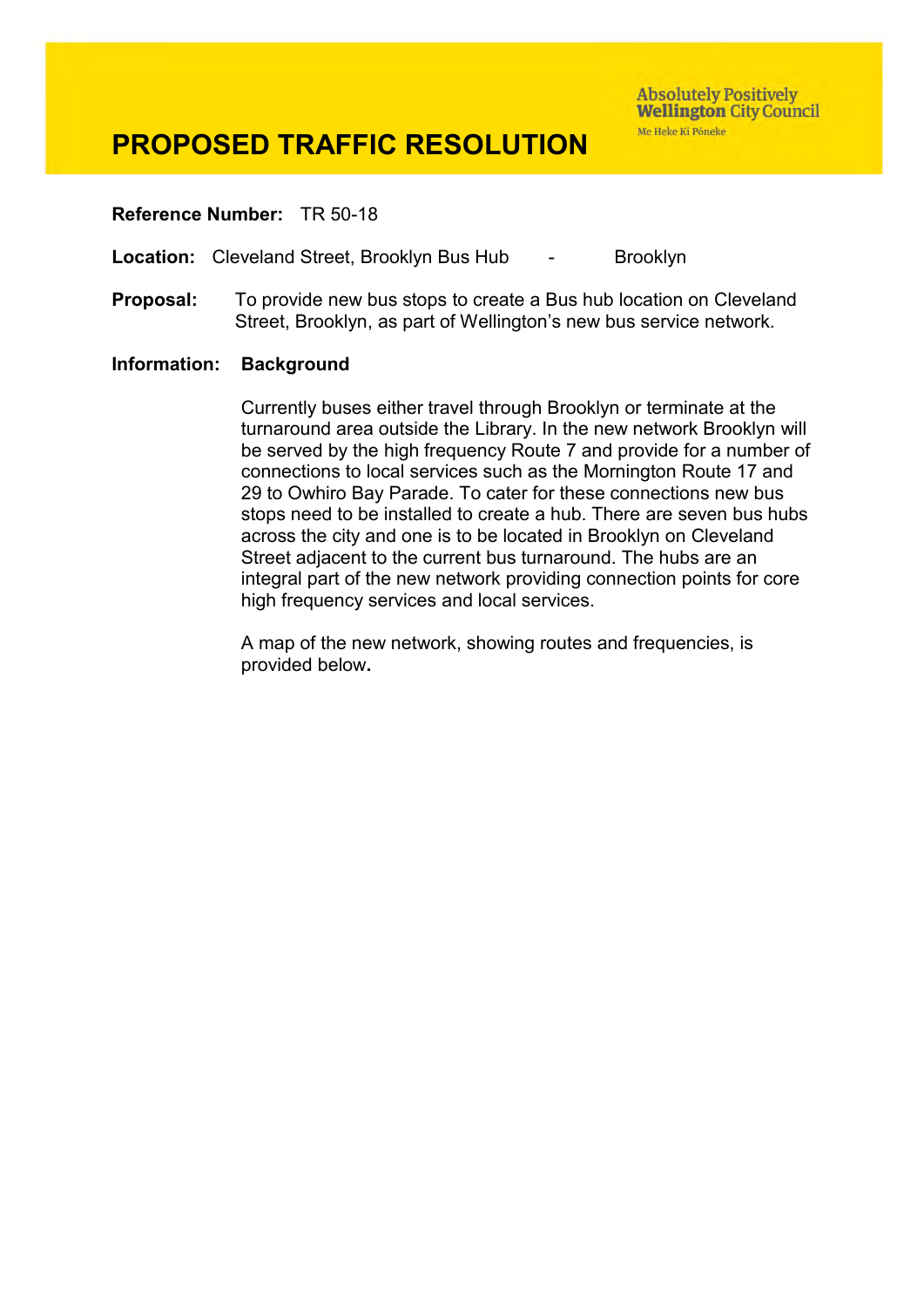**Absolutely Positively<br>Wellington City Council** Me Heke Ki Põneke



The planned frequency of core high frequency route 7 scheduled to travel through the hub is:

| <b>Weekday Peak</b>    | Bus every 10 minutes                                     |  |
|------------------------|----------------------------------------------------------|--|
| <b>Weekday Daytime</b> | Bus every 10 minutes                                     |  |
| <b>Weekday Evening</b> | Bus every 15-30 minutes                                  |  |
| <b>Saturday</b>        | Bus every 15 minutes day time and 30<br>minutes evening. |  |
| Sunday                 | Bus every 15 minutes day time and 30<br>minutes evening. |  |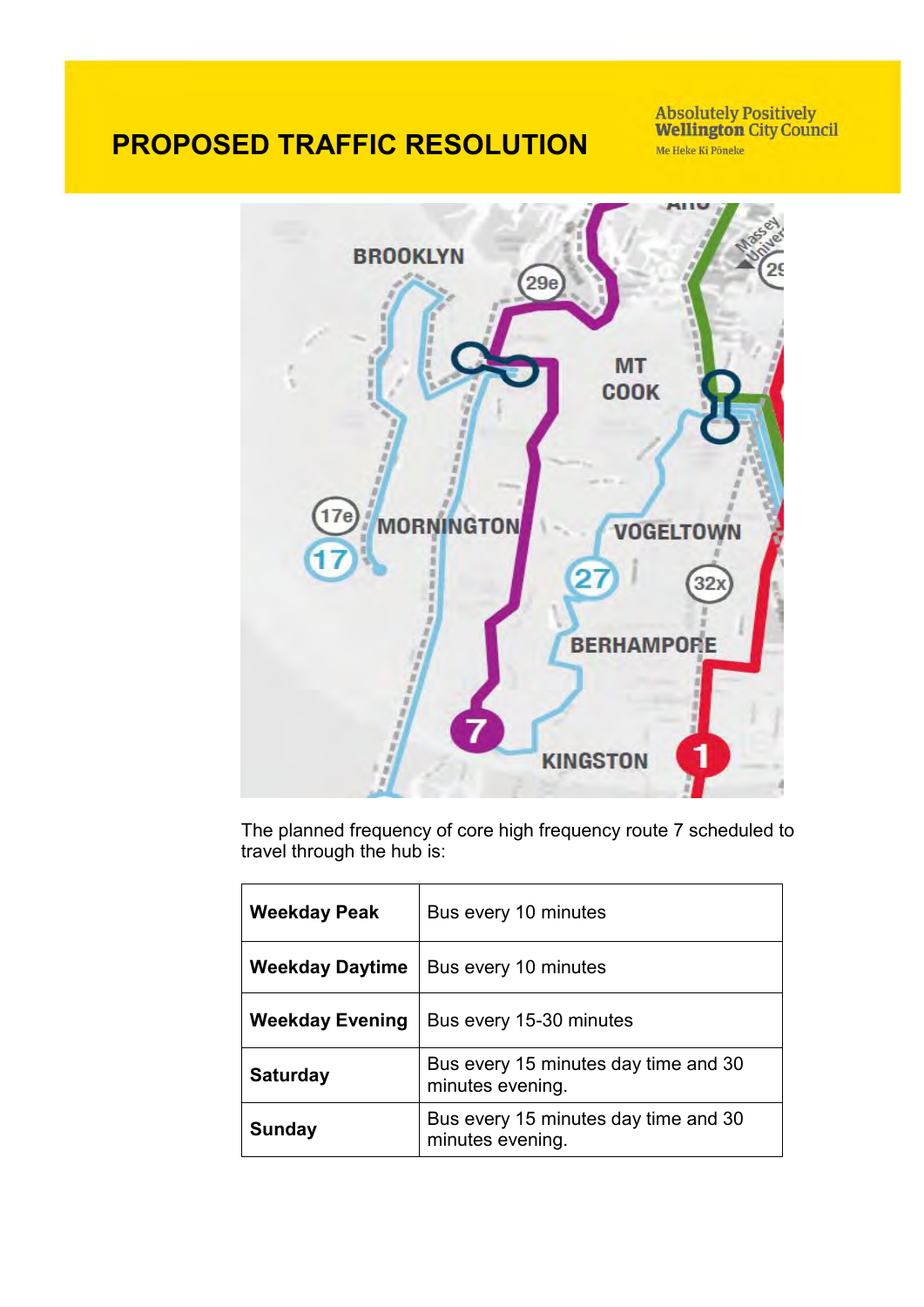**Absolutely Positively Wellington City Council** Me Heke Ki Põneke

Other services using the bus hub at Brooklyn would operate 30-60 minutes all day with increased frequency at peak times.

During the development of the hub facilities at Cleveland Street, Brooklyn, Greater Wellington have considered three main options.

Of the three options considered two were very similar. The main point of difference between these two options being that in one option all the revised bus services (local bus route and city bound route 7) would use the area outside the library whilst in the other, an on street stop is provided adjacent to the turnaround for the city bound route 7. The second option lessening the pressure on what is currently the existing bus turning area outside the library.

The issue with all services using the turnaround area immediately outside the library is the lack of available space to accommodate connecting buses. Too many buses compromises the passenger waiting environment, it creates some potential safety issues outside the library for road users and presents operational issues for the services.

As a result the preferred option is the one presented in the report where the high frequency route 7 uses stops in Cleveland Street and the interchanging local services use the turnaround area outside the library.

A third option was a more radical approach to turning local services and connecting with buses on the high frequency route. It was designed to eliminate the use of the library turnaround by re-routing the local buses via Ohiro Road, Brooklyn Road and Washington Avenue. It would have allowed local connections to be made on Ohiro Road without the need to come into the centre of Brooklyn. Without the use of the turnaround it would require additional space on street to layover connecting buses. This option also had additional costs for re-engineering Washington Ave to cope with manoeuvring buses through the street plus the inconvenience to locals caused by the need to remove parking. As a consequence this option was never progressed beyond the concept stage.

#### **Proposed bus stops**

Currently there are two existing bus stops on Cleveland Street one outside the library in the turning area and the other across the road between the pedestrian crossing and Jefferson Street.

Of these stops the one outside the library is retained, Stop B as shown on the illustration in the attachment.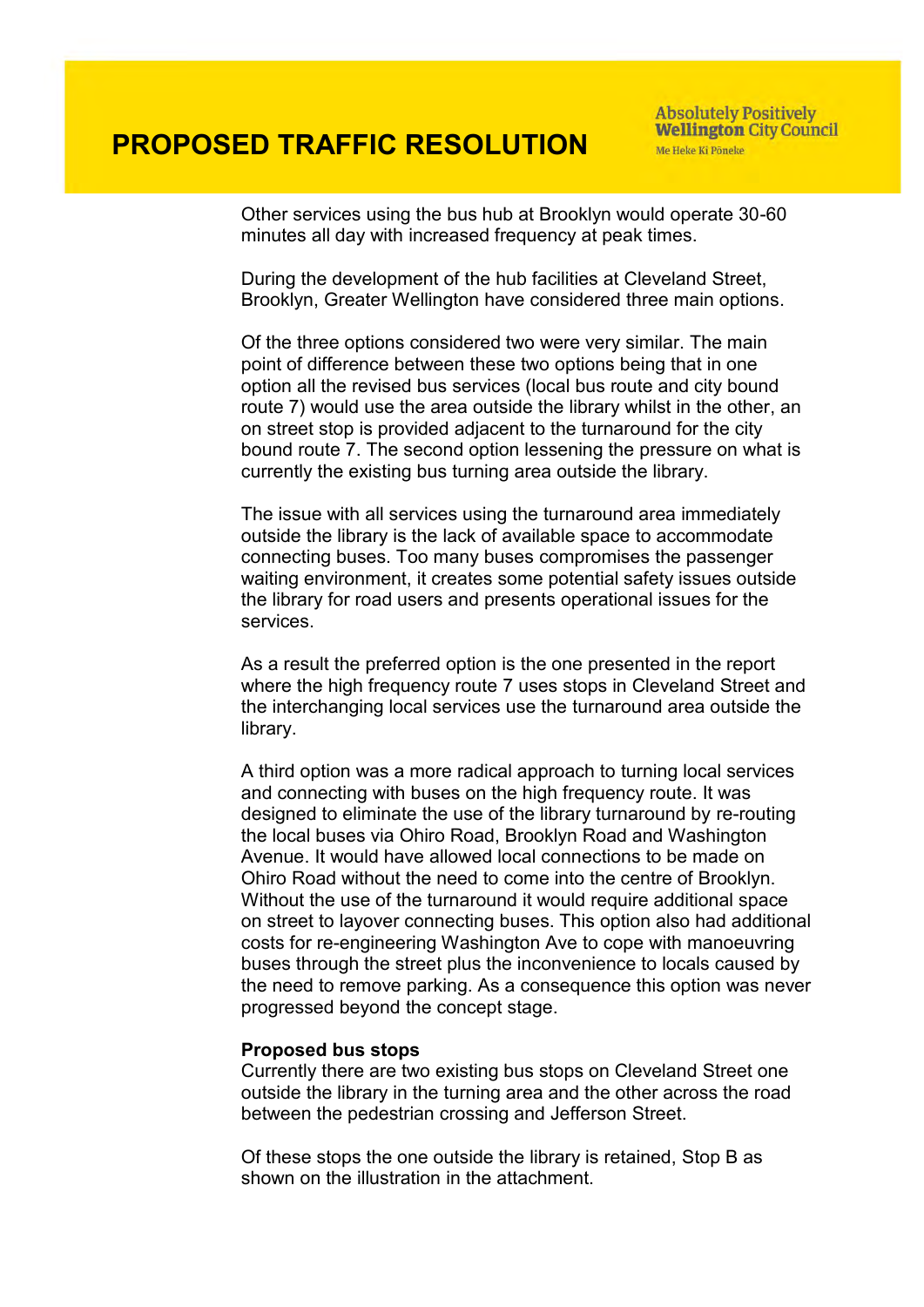Under the proposal Stop B is extended from the current 15m length to 20m to accommodate two short buses used on the local services.

Adjacent to the existing turning area a new Stop A will be introduced in Cleveland Street for the high frequency through service, Route 7 between the city and Kingston. With local buses waiting in the turnaround area to make connections there will be no space for the Route 7 bus. There is therefore a need to replace the two carparks on Cleveland Street with a bus stop to meet this need. Improvements would be made to the waiting facilities and the general environment to allow the transfer of passengers between local services and the high frequency, Route 7.

Stop C is a new bus stop and replaces an existing stop just West of Jefferson Street.

The current bus stop on Cleveland Street between the pedestrian crossing and Jefferson Street has been a concern for locals for some time. It is difficult for the bus to access the stop and It blocks visibility for motorists exiting Jefferson Street. The proximity of the bus stop uphill from the pedestrian crossing has on occasions caused concern when buses setting off from the stop roll back slightly onto the crossing before proceeding forward. These issues would be addressed by relocation of this stop. It is proposed to replace the bus stop with two P15 parking spaces to serve the short stay demand in the area.

It is proposed to relocate the bus stop to outside number 34 Cleveland Street. This space is currently occupied by P30 car parking which reverts to resident parking outside the hours of 8am – 6pm Mon-Sat. In an attempt to minimise the effect on car parking it is intended to build out the footpath in this location to allow the bus to pull alongside it outside the line of parking. It is proposed to mark a 15m long bus stop to accommodate this. As a result only two carparking spaces would be lost. While the extended footpath would be built to connect with the existing build out for the pedestrian crossing, access to the existing garage will be retained.

To offset the loss in parking, particularly resident parking, it is proposed to restrict two spaces on the West side of Cleveland Street to P30 parking reverting to resident parking in the evenings. Providing these two spaces in Jefferson Street is seen as more conducive for residents than extending the provision for resident parking into the two spaces utilising the old bus stop as these better serve the takeaway in this area.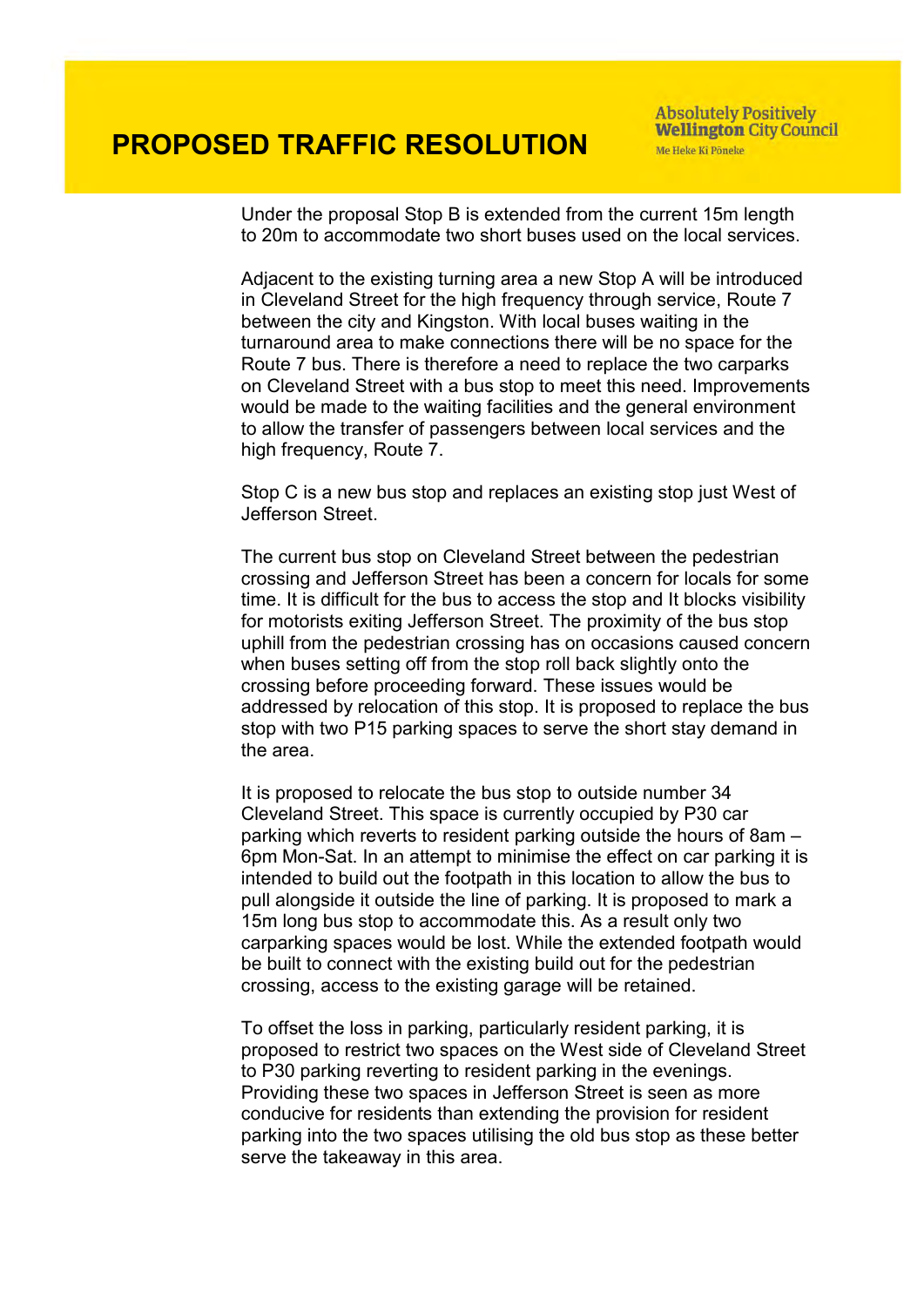During discussions on options with residents groups, businesses and interested parties several suggestions or requests were made. Recognising the value of these to the hub proposal the following have been added to the overall concept:

• Limiting vehicle access to the bus turning area immediately outside the library to improve pedestrian safety and minimise the conflict caused by right turning vehicles from Cleveland Street. The proposal is that the turning area will be delineated for one-way entry and exit and bus turning signs with a view to limiting access. This will be monitored and if necessary may be restricted to "bus only" in the future.

• Provide assistance to pedestrians crossing the entrance and exit to the bus turning area to help passengers navigate between bus services. It is proposed to raise the entry and exit thresholds to the turning area and mark these as pedestrian crossings to assist pedestrians and to create a more pedestrian friendly environment for all road users.

• Better management of speeds and traffic movement on Harrison Street. As part of the hub design the entrance into Harrison Street would be raised to provide a pedestrian threshold in an endeavour to traffic calm and slow vehicle speeds in the street and assist pedestrians crossing the road.

Overall the proposed changes would provide the safest locations and most suitable position for the bus stops. The layout would best meet the requirement of the proposed service frequency and the likely use of the bus stops.

### **Consultation**

Greater Wellington has consulted with affected parties in Brooklyn.

There have been a number of meetings with the Brooklyn Residents Association Incorporated including several public meetings that they have organised. These have proved useful in developing the proposal now being considered and finding resolution to the issues covered above.

Recently over 120 letters were sent out to affected residents and businesses on Cleveland Street, Harrison Street and Jefferson Street, along with Community groups.

The letters invited comment on the proposal and asked for feedback on the proposed bus stops and their effect on parking.

16 replies were received which largely supported the bus stop changes. However, there were a number of responses requesting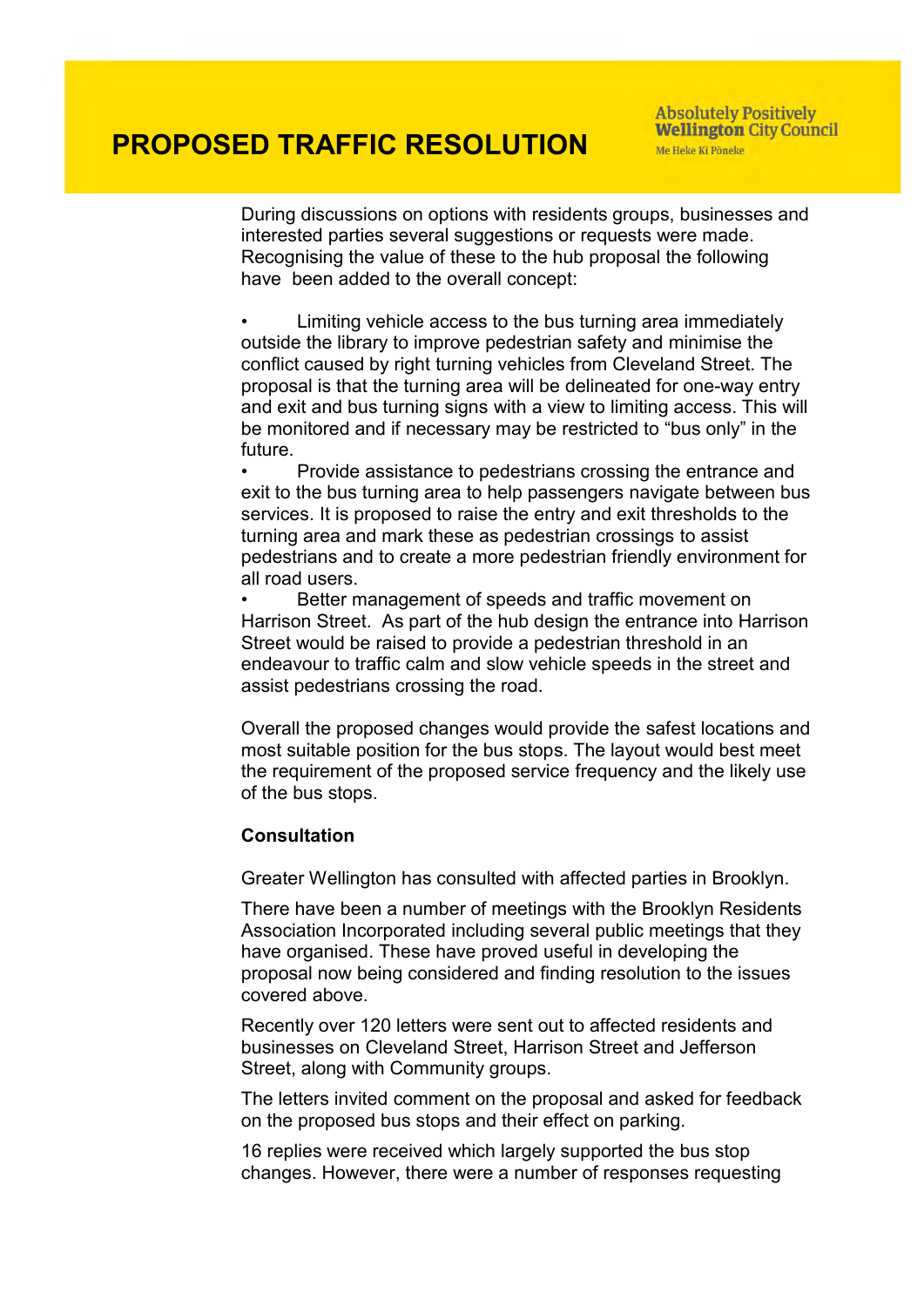further information on the proposed Brooklyn services and their impact on parking and the safety of traffic movements in the area.

A number of these issues have been covered above in the development of the current proposal but broader issues around the inadequacy of parking in the area are not addressed. In the longer term concerns about the effect of more people "park and riding" in the centre of Brooklyn as a result of passengers needing to transfer off local services will be monitored. This will be done bearing in mind GWRC will also be monitoring services and where appropriate providing more direct services to the City where these are well patronised, particularly in peak periods. There is also more scope to further restrict parking in the centre of Brooklyn to address demand for short stay parking and where there is a need to preserve more parking for residents. The pressure on parking, while not helped by the changes to bus services, is created from growth in day time and evening business and entertainment activities in the area. In a similar vein the short fall in the supply of parking in Harrison Street to meet the needs of the school, kindergarten, library, Council housing, etc. cannot be addressed through this proposal other than to say that more frequent and accessible local bus services may provide an alternative means of servicing these facilities.

Although long standing issues over parking are not addressed there will be some further restriction of short stay parking in Jefferson Street to mitigate the changes to bus stops. Also with the closure of the Community Centre in Jefferson Street the two mobility parks outside the centre will be removed to enable general parking to utilise this space. The future relocation of these parks will be investigated to find where they may best be required.

Concerns at the speed and movement of general traffic will, however, be addressed through additional traffic calming in the area, as highlighted above. The installation of traffic calming measures and new pedestrian crossing facilities will also go a long way to addressing concerns for pedestrian safety in the area.

### **Key dates:**

amendment as appropriate.

| 1) Advertisement in the Dominion Post Newspaper         | 16 March 2018 |
|---------------------------------------------------------|---------------|
| 2) Feedback period closes.                              | 30 March 2018 |
| 3) Report sent to City Strategy Committee for approval. | 19 April 2018 |
| 4) Feedback may result in further consultation or       |               |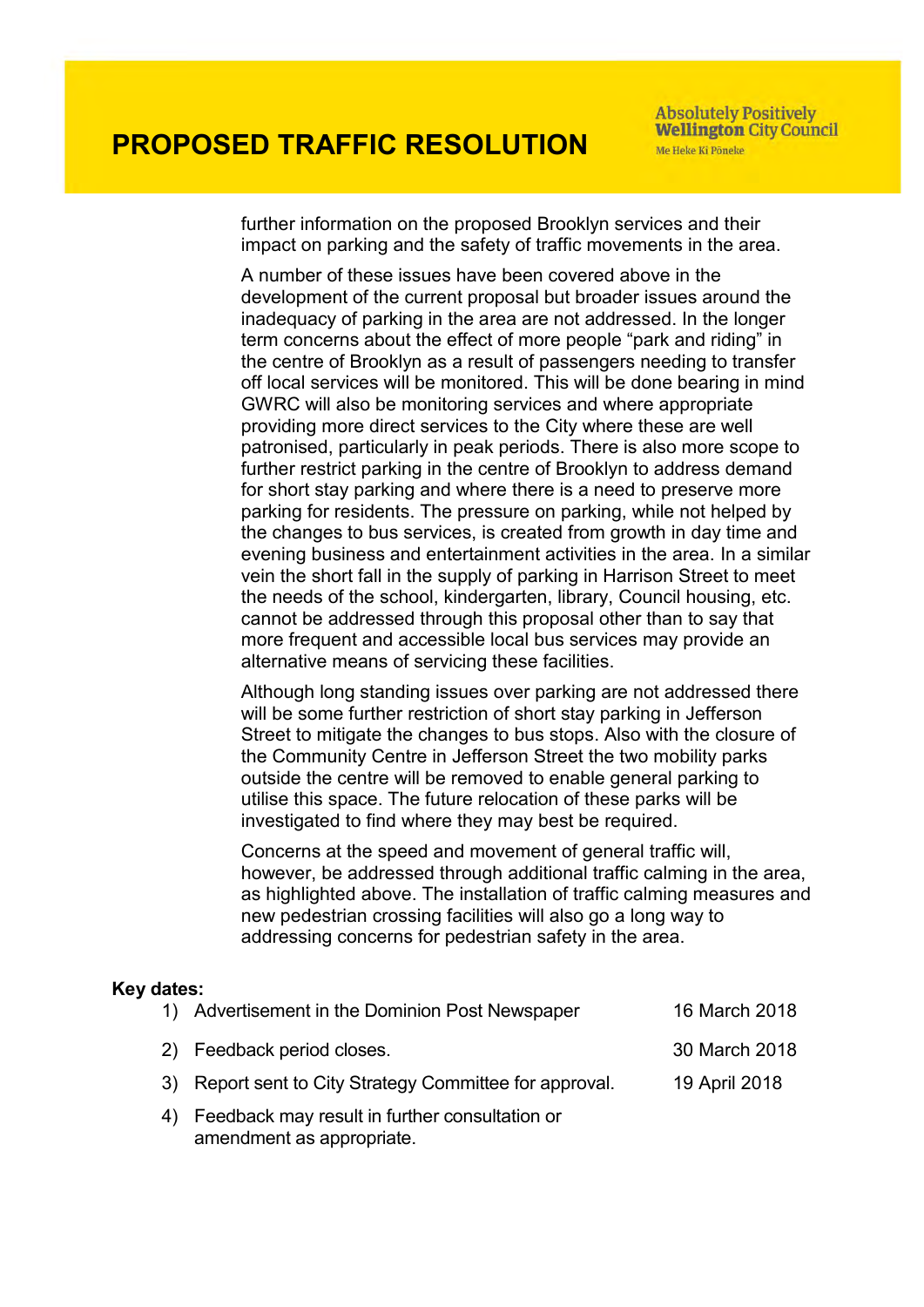### **Legal Description:**

Add to Schedule A (Time Restricted Parking) of the Traffic Resolution Schedule

| <b>Column One</b>       | <b>Column Two</b> | <b>Column Three</b>                                                                                                                                                                                                                      |
|-------------------------|-------------------|------------------------------------------------------------------------------------------------------------------------------------------------------------------------------------------------------------------------------------------|
| <b>Cleveland Street</b> | P <sub>15</sub>   | North side, commencing 163 metres<br>East of its intersection with Ohio<br>Road (Grid coordinates:<br>X=1,747,615.99 m, Y=5,425,846.91<br>m) and extending in an Easterly<br>direction following the Northern kerb<br>line for 11 metres |
|                         |                   |                                                                                                                                                                                                                                          |

Add to Schedule B (Class Restricted Parking) of the Traffic Resolution Schedule

| <b>Column One</b>       | <b>Column Two</b>                                                                                         | <b>Column Three</b>                                                                                                                                                                                                                                                     |
|-------------------------|-----------------------------------------------------------------------------------------------------------|-------------------------------------------------------------------------------------------------------------------------------------------------------------------------------------------------------------------------------------------------------------------------|
| <b>Cleveland Street</b> | Bus Stop, at all<br>times                                                                                 | North side, commencing 127.5<br>metres East of its intersection with<br>Ohiro Road (Grid coordinates:<br>X=1,747,615.99 m, Y=5,425,846.91<br>m) and extending in an Easterly<br>direction following the Northern<br>kerbline for 12 metres. (Metlink bus<br>stop #6720) |
| <b>Cleveland Street</b> | Resident parking,<br>at all other times.                                                                  | North side, commencing 106 metres<br>East of its intersection with Ohiro<br>Road (Grid coordinates:<br>X=1,747,615.99 m, Y=5,425,846.91<br>m) and extending in an Easterly<br>direction following the Northern<br>kerbline for 24 metres                                |
| <b>Cleveland Street</b> | P30, Except for<br>Authorised<br><b>Resident Vehicles,</b><br>Monday to<br>Saturday 8:00am-<br>$6:00$ pm. | North side, commencing 106 metres<br>East of its intersection with Ohiro<br>Road (Grid coordinates:<br>X=1,747,615.99 m, Y=5,425,846.91<br>m) and extending in an Easterly<br>direction following the Northern<br>kerbline for 24 metres                                |
| <b>Cleveland Street</b> | Bus Stop, at all<br>times                                                                                 | South side, commencing 104 metres<br>West of its intersection with<br><b>Washington Avenue (Grid</b><br>coordinates: X=1,747,895.22 m,<br>$Y=5,425,853.98$ m) and extending in                                                                                          |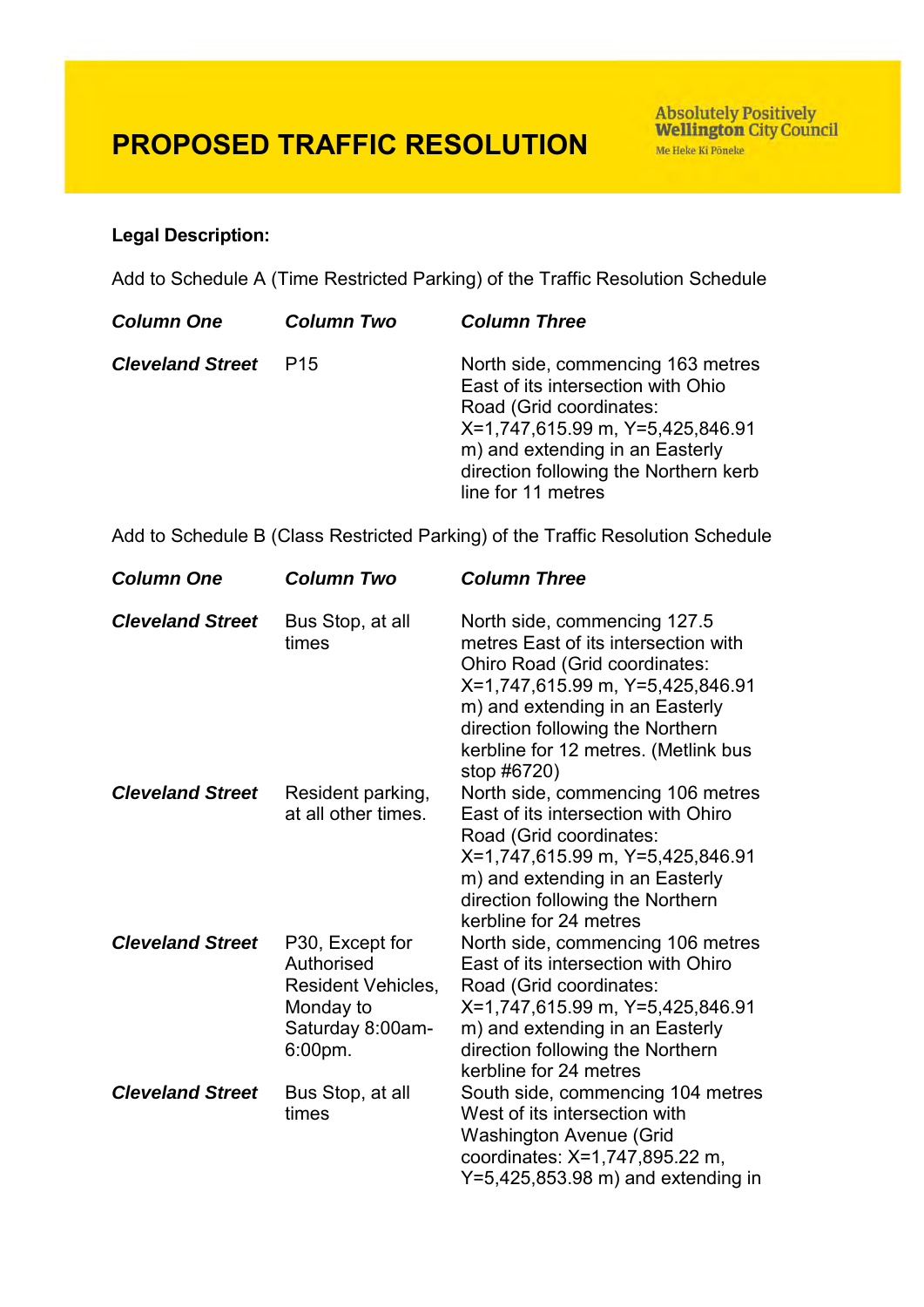Absolutely Positively<br>Wellington City Council Me Heke Ki Põneke

| <b>Cleveland Street</b> | Bus Stop, at all<br>times                                                                                 | a Westerly direction following the<br>southern kerbline for 20 metres to its<br>intersection with Harrison Street.<br>South side, commencing 1.5 metres<br>east of its intersection with Harrison<br>Street (Grid coordinates:<br>X=1,747,784.11 m, Y=5,425,877.43<br>m) and extending in an easterly<br>direction following the southern<br>kerbline for 20 metres. (Metlink bus<br>stop #7720) |
|-------------------------|-----------------------------------------------------------------------------------------------------------|--------------------------------------------------------------------------------------------------------------------------------------------------------------------------------------------------------------------------------------------------------------------------------------------------------------------------------------------------------------------------------------------------|
| <b>Jefferson Street</b> | Resident parking,<br>at all other times.                                                                  | West side, commencing 4 metres<br>North of its intersection with<br><b>Cleverland Street (Grid coordinates:</b><br>X=1,747,785.78 m, Y=5,425,887.90<br>m) and extending in a Northerly<br>direction following the Western<br>kerbline for 12 metres                                                                                                                                              |
| <b>Jefferson Street</b> | P30, Except for<br>Authorised<br><b>Resident Vehicles,</b><br>Monday to<br>Saturday 8:00am-<br>$6:00$ pm. | West side, commencing 4 metres<br>North of its intersection with<br><b>Cleverland Street (Grid coordinates:</b><br>X=1,747,785.78 m, Y=5,425,887.90<br>m) and extending in a Northerly<br>direction following the Western<br>kerbline for 12 metres                                                                                                                                              |

Add to Schedule D (No Stopping Restrictions) of the Traffic Resolution Schedule

| <b>Column One</b>       | <b>Column Two</b>            | <b>Column Three</b>                                                                                                                                                                                                                                         |
|-------------------------|------------------------------|-------------------------------------------------------------------------------------------------------------------------------------------------------------------------------------------------------------------------------------------------------------|
| <b>Cleveland Street</b> | No Stopping, at all<br>times | South side, commencing 87.5 metres<br>west of its intersection with<br><b>Washington Avenue (Grid</b><br>coordinates: X=1,747,895.22 m,<br>$Y=5,425,853.98$ m) and extending in<br>a westerly direction following the<br>southern kerbline for 16.5 metres. |

Delete from Schedule A (Time Restricted Parking) of the Traffic Resolution Schedule

| <b>Column One</b>       | <b>Column Two</b>                             | <b>Column Three</b>                                                                                                           |
|-------------------------|-----------------------------------------------|-------------------------------------------------------------------------------------------------------------------------------|
| <b>Cleveland Street</b> | P30, Monday to<br>Saturday 8.00am -<br>6.00pm | South side, commencing 2.0 metres<br>east of its intersection with Harrison<br>Street and extending in a easterly $\setminus$ |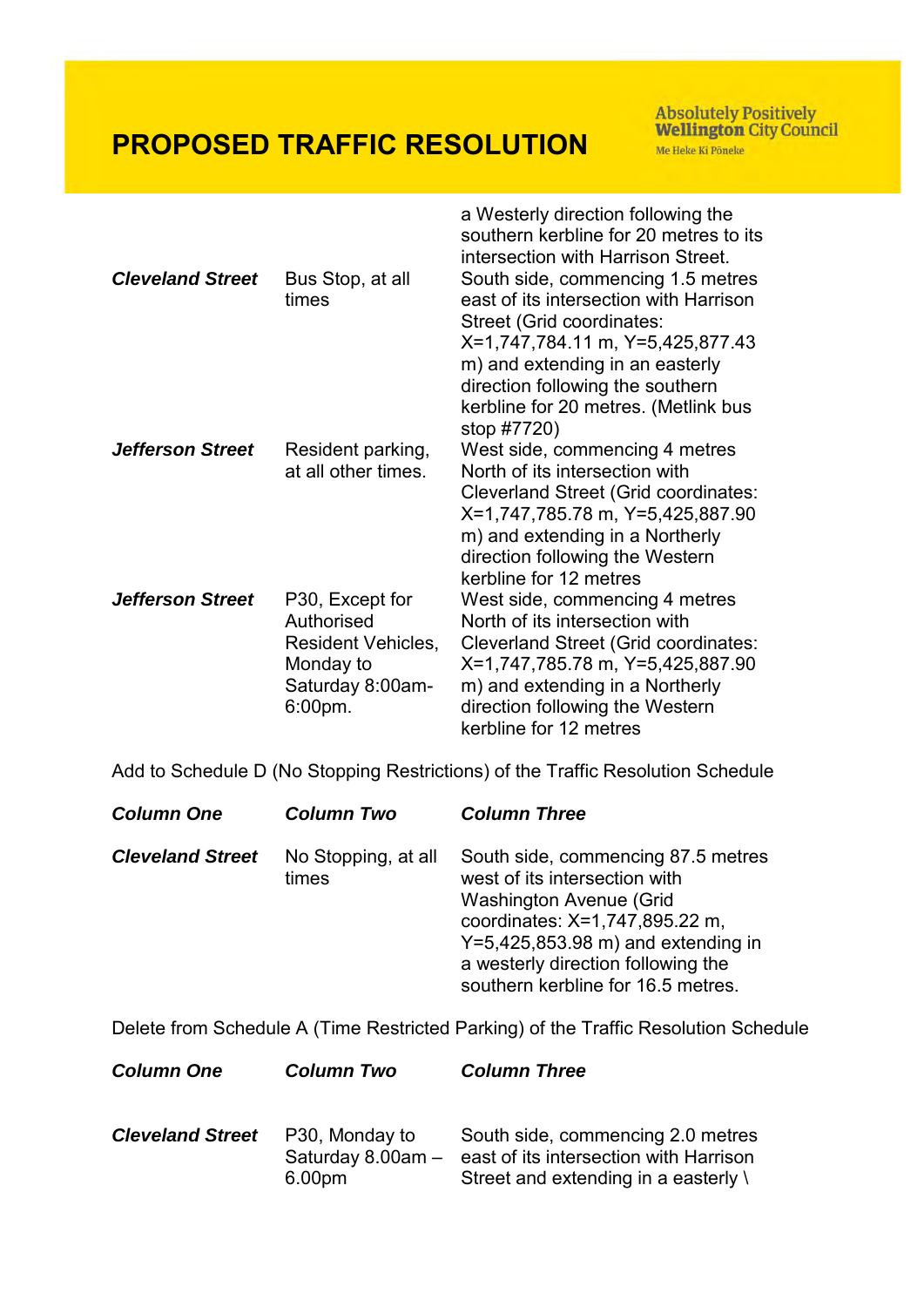Absolutely Positively<br>Wellington City Council Me Heke Ki Põneke

direction following the southern kerbline for 10 metres.

Delete from Schedule B (Class Restricted Parking) of the Traffic Resolution **Schedule** 

| <b>Column One</b>       | <b>Column Two</b>                                                                                      | <b>Column Three</b>                                                                                                                                                                                                                                        |
|-------------------------|--------------------------------------------------------------------------------------------------------|------------------------------------------------------------------------------------------------------------------------------------------------------------------------------------------------------------------------------------------------------------|
| <b>Cleveland Street</b> | Bus Stop,                                                                                              | North side, commencing 163 metres<br>east of its intersection with Ohio<br>Road and extending in an easterly<br>direction following the northern kerb<br>line for 13 metres to its intersection<br>with Jefferson Street. (Metlink bus<br>stop #6720)      |
| <b>Cleveland Street</b> | Bus Stop,                                                                                              | South side, commencing 107 metres<br>west of its intersection with<br>Washington Avenue and extending in<br>a westerly direction following the<br>southern kerbline for 17 metres to its<br>intersection with Harrison Street.<br>(Metlink bus stop #7720) |
| <b>Cleveland Street</b> | Resident parking,<br>at all other times.                                                               | North side, commencing 106 metres<br>east of its intersection with Ohiro<br>Road (Grid coordinates $x =$<br>$1,747,619.2$ m, y = 5,425,851.2 m)<br>and extending in an easterly direction<br>following the northern kerbline for 39<br>metres              |
| <b>Cleveland Street</b> | P30, Except for<br>Authorised<br><b>Resident Vehicles,</b><br>Monday to<br>Saturday 8:00am-<br>6:00pm. | North side, commencing 106 metres<br>east of its intersection with Ohio<br>Road (Grid<br>Coordinates: X=1,747,619.2m,<br>$Y=5,425,851.2m$ ) and extending in<br>an easterly direction following the<br>northern kerb line for 39 metres.                   |
| <b>Jefferson Street</b> | <b>Mobility Parking at</b><br>all times.                                                               | West side, commencing 55 metres<br>North of its intersection with<br><b>Cleverland Street (Grid coordinates:</b><br>X=1,747,785.78 m, Y=5,425,887.90<br>m) and extending in a Northerly<br>direction following the Western<br>kerbline for 10 metres       |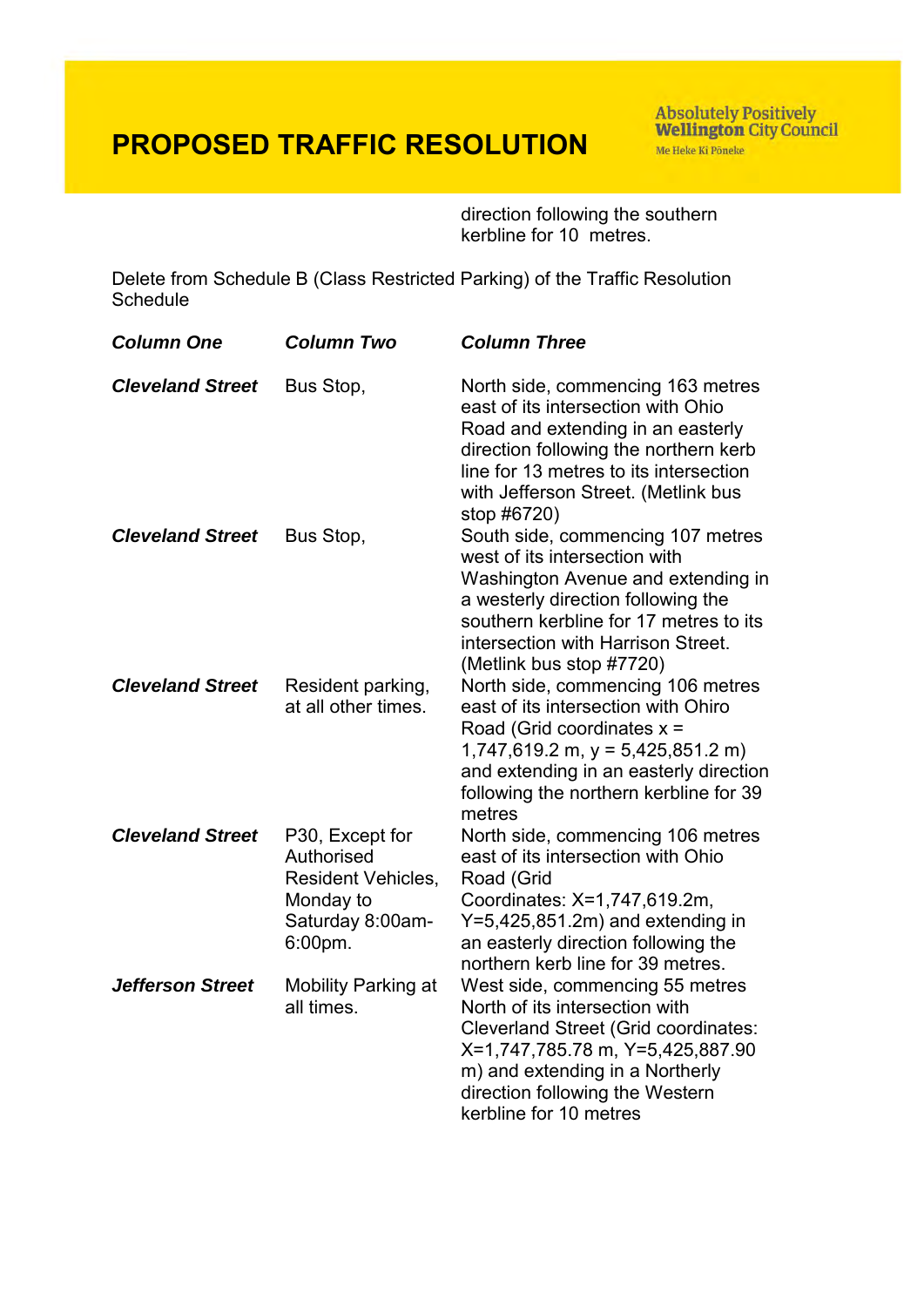**Absolutely Positively Wellington City Council** Me Heke Ki Pôneke

Remove from Schedule D (No Stopping Restrictions) of the Traffic Resolution **Schedule** 

| <b>Column One</b>       | <b>Column Two</b>            | <b>Column Three</b>                                                                                                                                                                   |
|-------------------------|------------------------------|---------------------------------------------------------------------------------------------------------------------------------------------------------------------------------------|
| <b>Cleveland Street</b> | No Stopping, at all<br>times | South side, commencing 87.5 metres<br>west of its intersection with<br>Washington Avenue and extending in<br>a westerly direction following the<br>southern kerbline for 19.5 metres. |

| Prepared By: | <b>Stephen Harte</b> |
|--------------|----------------------|
| Approved By: | <b>Steve Spence</b>  |
| Date:        | <b>12 March 2018</b> |

(Implementation Manager Network Improvements) (Chief Transport Advisor)

### **WCC Contact:**

Stephen Harte Implementation Manager Network Improvements Wellington City Council 101 Wakefield Street / PO Box 2199, Wellington Phone: +64 4 803 8084 Email: Stephen.Harte@wcc.govt.nz